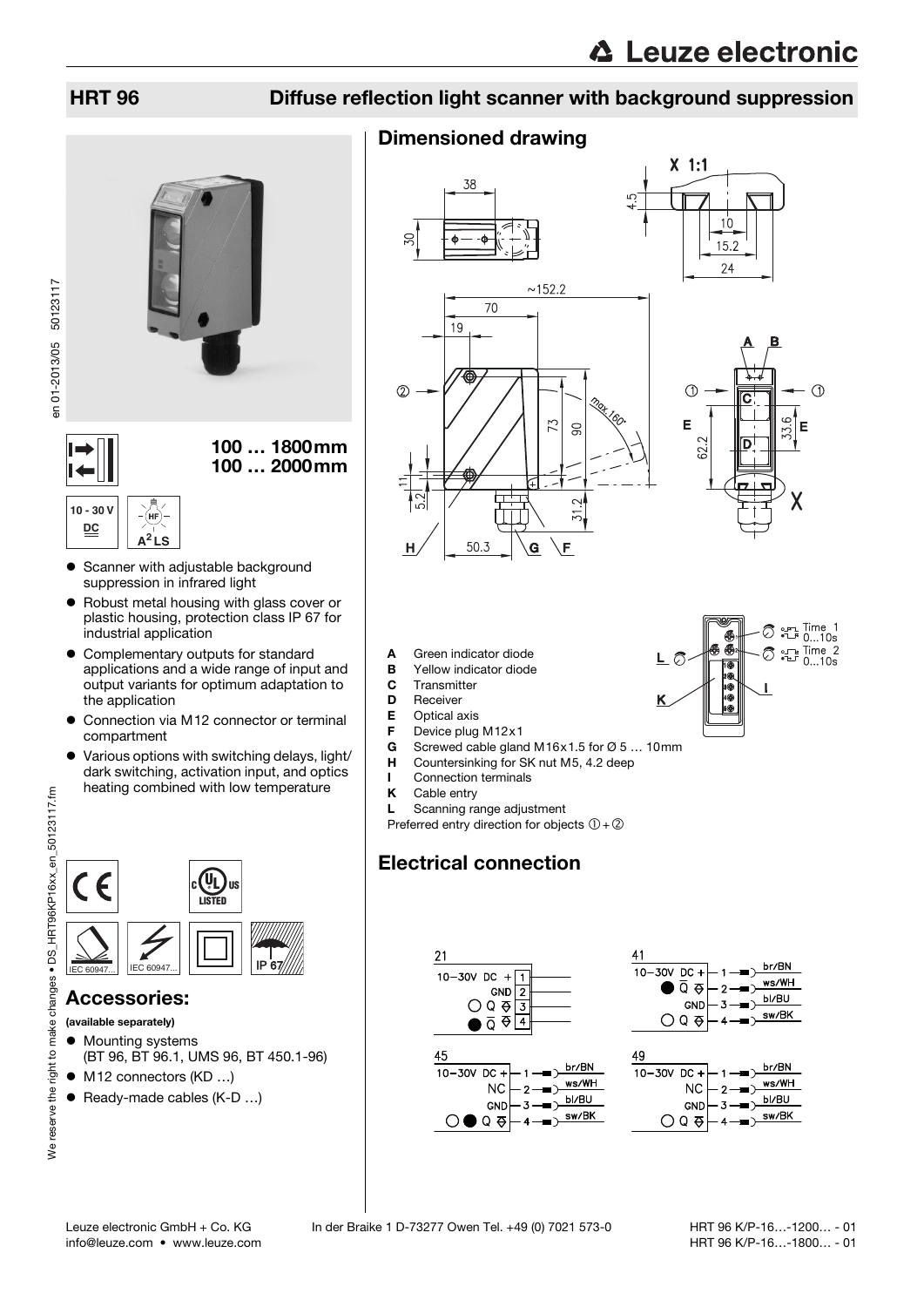Infrared light 100 ... 1200mm<br>1100 1200

1 100 1200 1800 2 100 1100 1600 3 100 1000 1350

**HRT 96** 

1 100 1800 2000 2 100 1700 1850 3 100 1500 1600

Infrared light 100 … 1800mm

Tables

1 white 90% 2 gray 18% 3 black 6%

> Scanning range [mm] Typ. scanning range limit [mm]

Infrared light 100 … 1200mm

Typ. response behaviour (white 90%)

Infrared light 100 … 1800mm

0 300 600 900 1200 1500 1800

Distance x [mm]

Typ. response behaviour (white 90%)

y2

y1

y2

y1

Diagrams

## **Specifications**

**Optical data Infrared light Infrared light Infrared light Infrared light Infrared light Infrared light Infrared light Infrared light Infrared light Infrared light Infrared light Infrared light In** Typ. scanning range limit (white 90%) 1) Scanning range <sup>2)</sup><br>Adjustment range Adjustment range 150 mm 1200mm 150 mm 150 mm 150 mm 150 mm 150 mm 150 mm 150 mm 150 mm 160 mm 160 mm 160 mm 160<br>Light source 150 modulated light) 150 mm 160 mm 160 mm 160 mm 160 mm 160 mm 160 mm 160 mm 160 mm 160 mm 160 mm Wavelength

### **Timing**

Switching frequency 300Hz<br>
Response time 167ms Response time  $\frac{1.67 \text{ ms}}{200 \text{ ms}}$ Delay before start-up

# Electrical data<br>Operating voltage U<sub>B</sub>

 $Residual$  ripple  $\leq 15\%$  of UBS of UBS of UBS of UBS of UBS of UBS of UBS of UBS of UBS of UBS of UBS of UBS of UBS of UBS of UBS of UBS of UBS of UBS of UBS of UBS of UBS of UBS of UBS of UBS of UBS of UBS of UBS of UBS of Open-circuit current served and some and some served and some served and some served and some served and some served and some served and some served and some served and some served and some served and some served and some Switching output<br>Function Signal voltage high/low Output current

## Indicators

### Green LED ready Yellow LED

Weight 150g 380g Connection type terminals or M12 connector

### Environmental data

VDE safety class 4) Protection class<br>Light source Standards applied

### **Options**

Switching delay (slow oper./release) 0 ... 10s (separately adjustable) Activation input activ (high) Transmitter active/not active<br>  $\geq 8V/\leq 2V$ <br>
Activation/disable delay  $\leq 0.5$ ms Activation/disable delay<br>  $\leq 0.5$ ms<br>
Switching delay (slow oper./release)  $\leq 0.5$ ms<br>
0... 10s (separately adjustable) Switching delay (slow oper./release)<br>Optics heating Low temperature design

1) Typ. scanning range limit: max. attainable range without performance reserve Scanning range: recommended range with performance reserve

3) 1=transient protection, 2=polarity reversal protection, 3=short circuit protection for all outputs, 4=interference blanking

### Rating voltage 250VAC

## Remarks

## Approved purpose

This product may only be used by qualified personnel and must only be used for the approved purpose. This sensor is not a safety sensor and is not to be used for the protection of persons.

- With the set scanning range, a tolerance of the upper scanning range limit is possible depending on the reflection properties of the material surface.
- The diffuse reflection light scanner is also available with integrated AS-i chip for direct connection to the AS-i system.
- Available as a set together with cable socket.

see tables<br>150 ... 1200mm LED (modulated light) LED (modulated light) LED (modulated light)

10 ... 30 VDC (incl. residual ripple)<br> $\leq$  15% of U<sub>B</sub> light or dark switching<br>  $\geq (U_B - 2V)/\leq 2V$ <br>
max. 100 mA

**Mechanical data Plastic housing Metal housing**<br>Housing Housing **Metal housing** polycarbonate diecast zinc polycarbonate dieca<br>
plastic disc glass Optics cover plastic glass

Ambient temp. (operation/storage) -30°C … +60°C/-40°C … +70°C<br>Protective circuit <sup>3)</sup> 1, 2, 3, 4 II, all-insulated<br>IP 67 Euror<br>exempt group (in acc. with EN 62471)<br>IEC 60947-5-2

for temperature changes, prevents fogging<br>to -30°C

### Misalignment y [mm] Misalignment y -4 -6 -8 -10 0 500 1000 1500 2000 Distance x [mm]

 $\boxed{\mathsf{m}}$ 

-10 -8 -6 -4 -2 0 2 4 6 8 10

Misalignment y [mm]

Misalignment y [mm]



### Infrared light 100 … 1200mm Typ. black/white behaviour

| 500                   |     |     |     |      |           |  |  |  |  |  |  |
|-----------------------|-----|-----|-----|------|-----------|--|--|--|--|--|--|
|                       |     |     |     |      |           |  |  |  |  |  |  |
|                       | в   |     |     |      |           |  |  |  |  |  |  |
|                       |     |     |     |      |           |  |  |  |  |  |  |
|                       |     |     |     |      |           |  |  |  |  |  |  |
|                       |     |     |     |      |           |  |  |  |  |  |  |
|                       |     |     |     |      |           |  |  |  |  |  |  |
|                       |     |     |     |      |           |  |  |  |  |  |  |
|                       |     |     |     |      |           |  |  |  |  |  |  |
|                       |     |     |     |      |           |  |  |  |  |  |  |
|                       |     |     |     |      |           |  |  |  |  |  |  |
|                       | 300 | 600 | 900 | 1200 | 1500 1800 |  |  |  |  |  |  |
| Scanning range x [mm] |     |     |     |      |           |  |  |  |  |  |  |

Infrared light 100 … 1800mm

### Typ. black/white behaviour





100 ... 2000mm<br>see tables

 $-30^{\circ}$ C ...  $+60^{\circ}$ C/-40 $^{\circ}$ C ...  $+70^{\circ}$ C<br>1, 2, 3, 4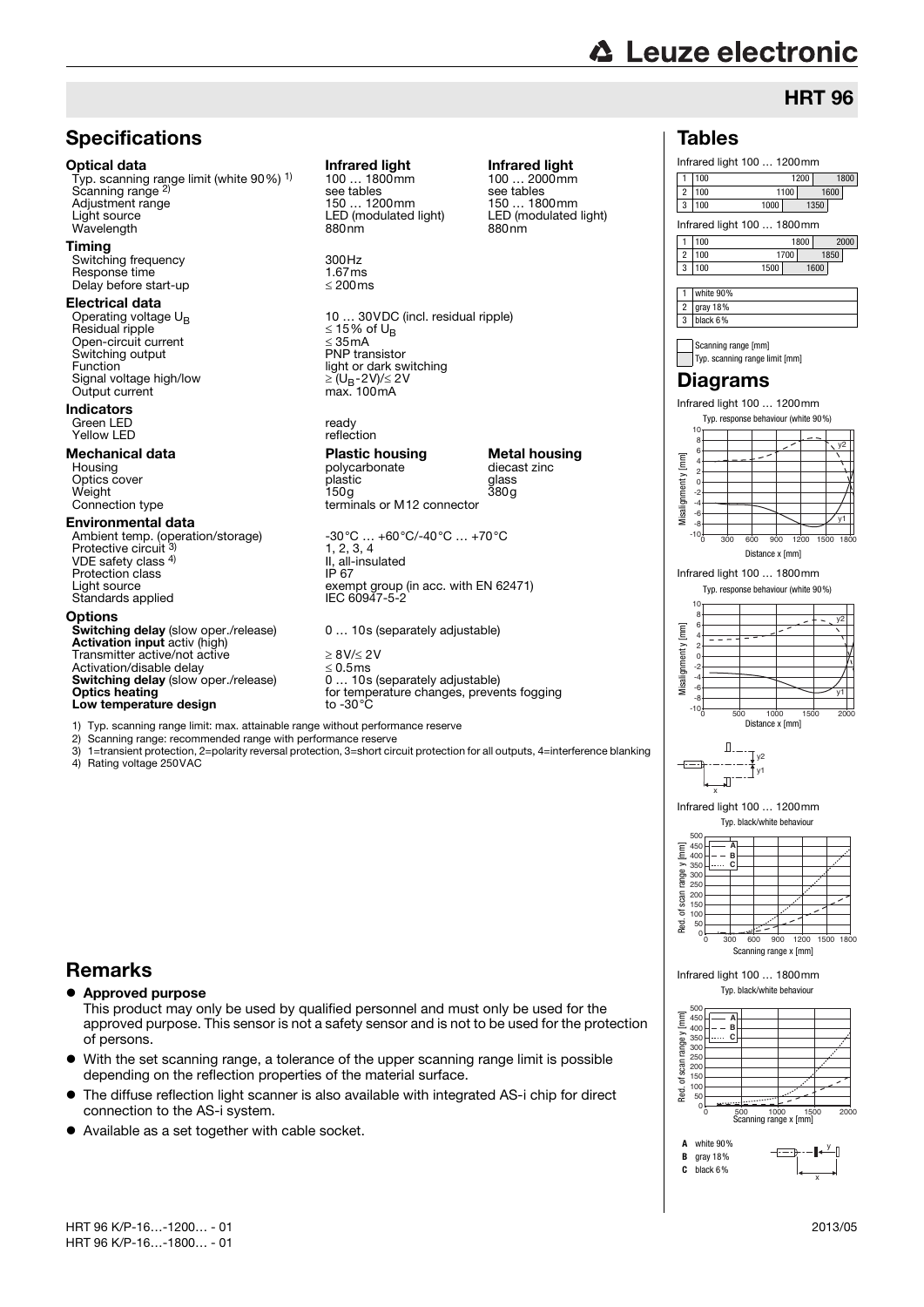# HRT 96 Diffuse reflection light scanner with background suppression

## Order guide

| <b>Selection table</b>    |                                                                   |  |                                                   |                                             |                                                    |                                                      |                                                    |                                                    |  |
|---------------------------|-------------------------------------------------------------------|--|---------------------------------------------------|---------------------------------------------|----------------------------------------------------|------------------------------------------------------|----------------------------------------------------|----------------------------------------------------|--|
| Equipment $\blacklozenge$ | Order code $\rightarrow$                                          |  | <b>HRT 96K/P-1600-1200-2</b><br>Part no. 50025135 | HRT 96K/P-1600-1200-41<br>Part no. 50025133 | <b>HRT 96K/P-1607-1200-49</b><br>Part no. 50103090 | <b>HRT 96K/P-1600.1-1200-41</b><br>Part no. 50103217 | <b>HRT 96K/P-1600-1800-41</b><br>Part no. 50105667 | <b>HRT 96M/P-1620-1800-41</b><br>Part no. 50113909 |  |
| Light source              | Infrared light (1200mm)                                           |  | $\bullet$                                         |                                             |                                                    |                                                      |                                                    |                                                    |  |
|                           | Infrared light (1800mm)                                           |  |                                                   |                                             |                                                    |                                                      | $\bullet$                                          | $\bullet$                                          |  |
| Connection                | <b>Terminals</b>                                                  |  | $\bullet$                                         |                                             |                                                    |                                                      |                                                    |                                                    |  |
|                           | M <sub>12</sub> connector                                         |  |                                                   |                                             | e                                                  |                                                      |                                                    | $\bullet$                                          |  |
| Housing                   | Plastic                                                           |  | ●                                                 |                                             | ●                                                  |                                                      |                                                    |                                                    |  |
|                           | Metal                                                             |  |                                                   |                                             |                                                    |                                                      |                                                    |                                                    |  |
| Features                  | Switching delay                                                   |  |                                                   |                                             |                                                    |                                                      |                                                    |                                                    |  |
|                           | Activation input                                                  |  |                                                   |                                             |                                                    |                                                      |                                                    |                                                    |  |
|                           | PIN $2 = NC$ (for direct connection to AS-i I/O coupling modules) |  |                                                   |                                             | $\bullet$                                          | ●                                                    |                                                    |                                                    |  |
|                           | $PIN 4 = dark$ switching                                          |  |                                                   |                                             |                                                    |                                                      |                                                    |                                                    |  |
|                           | $PIN 4 = light switching$                                         |  |                                                   |                                             | $\bullet$                                          |                                                      |                                                    |                                                    |  |
|                           | $PIN 4 = light/dark$ reversible                                   |  |                                                   |                                             |                                                    | ●                                                    |                                                    |                                                    |  |
|                           | Optics heating/low temperature design                             |  |                                                   |                                             |                                                    |                                                      |                                                    | $\bullet$                                          |  |
|                           | UL approval                                                       |  | $\bullet$                                         |                                             | e                                                  |                                                      |                                                    |                                                    |  |